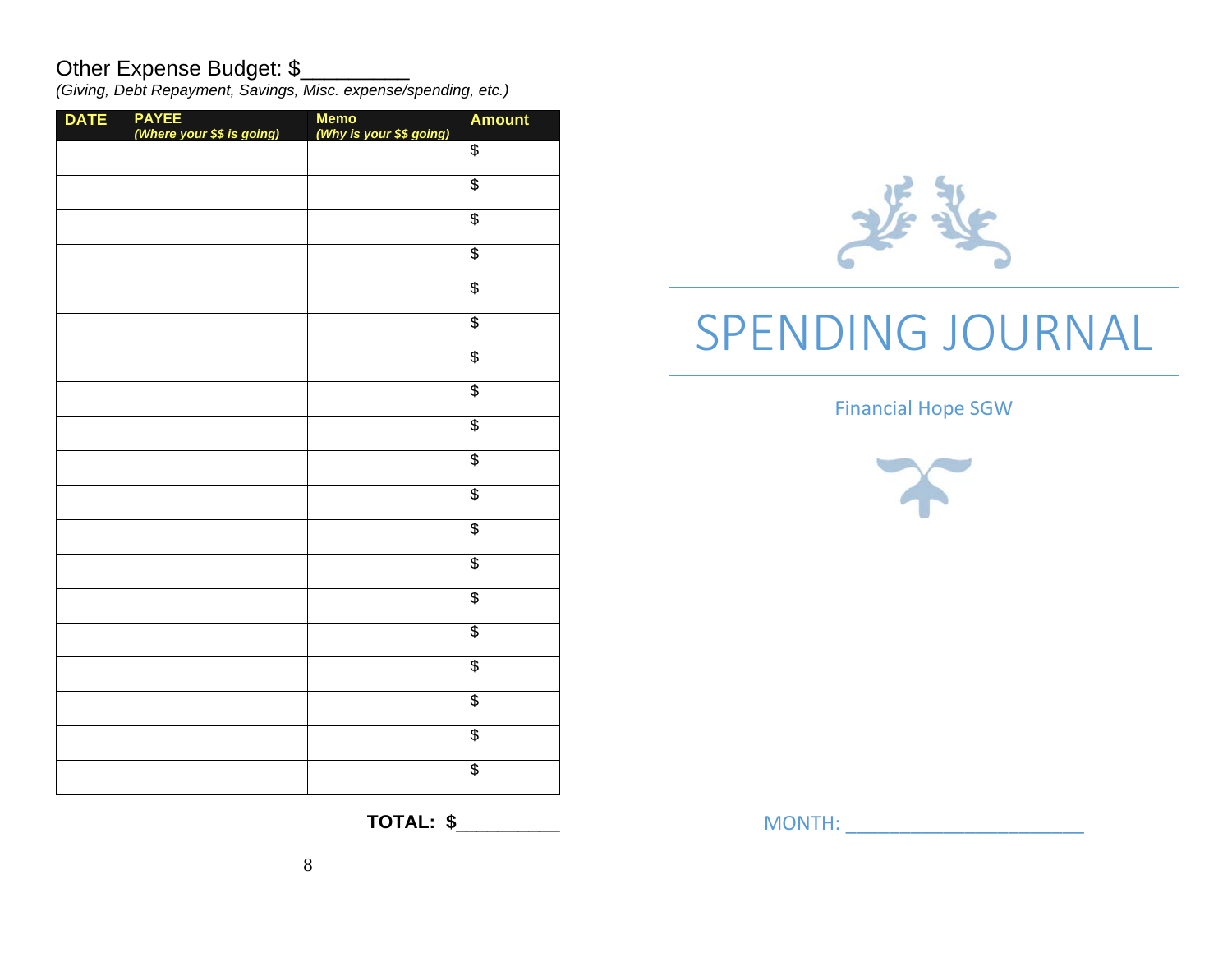# **Know where it goes…**

The single best thing you can do to control spending is to track all your expenses – especially discretionary cash/debit/credit spending. Tracking will help you control spending and discover where you may be 'bleeding' money each month.

- $\bullet$ Track all spending / expenses using the page categories
- $\bullet$  After 30 days of journaling your spending, total up each category and insert the figures into your initial budget.
- Once you have <sup>a</sup> balanced spending plan/budget, enter the budget category total at the top of each category page to help guide your spending (remember to stay within the budget total!
- $\bullet$  If you have trouble controlling spending in <sup>a</sup> category, then it is recommended that you use <sup>a</sup> cash envelope system for this category. Once you are out of cash, STOP SPENDING!
- $\bullet$  If you prefer to use your smartphone, there are several apps you can download and use. The key is to track all your spending and expenses!
- $\bullet$  Remember – you are <sup>a</sup> steward of all that God provides. And we must all give an account of what we have done with what God has given. Manage His money wisely.



#### Entertainment/Leisure Budget: \$\_\_\_\_\_\_\_\_\_\_

*(Eating out, movie/rental, outings, subscriptions, memberships etc.)* 

| <b>DATE</b> | PAYEE<br>(Where your \$\$ is going) | Memo<br>(Why is your \$\$ going) | <b>Amount</b>   |
|-------------|-------------------------------------|----------------------------------|-----------------|
|             |                                     |                                  | \$              |
|             |                                     |                                  | $\overline{\$}$ |
|             |                                     |                                  | $\overline{\$}$ |
|             |                                     |                                  | \$              |
|             |                                     |                                  | \$              |
|             |                                     |                                  | $\overline{\$}$ |
|             |                                     |                                  | $\overline{\$}$ |
|             |                                     |                                  | $\overline{\$}$ |
|             |                                     |                                  | $\overline{\$}$ |
|             |                                     |                                  | $\overline{\$}$ |
|             |                                     |                                  | $\overline{\$}$ |
|             |                                     |                                  | \$              |
|             |                                     |                                  | \$              |
|             |                                     |                                  | $\overline{\$}$ |
|             |                                     |                                  | $\overline{\$}$ |
|             |                                     |                                  | $\overline{\$}$ |
|             |                                     |                                  | $\overline{\$}$ |
|             |                                     |                                  | $\overline{\$}$ |
|             |                                     |                                  | $\overline{\$}$ |

**TOTAL: \$**\_\_\_\_\_\_\_\_\_\_

2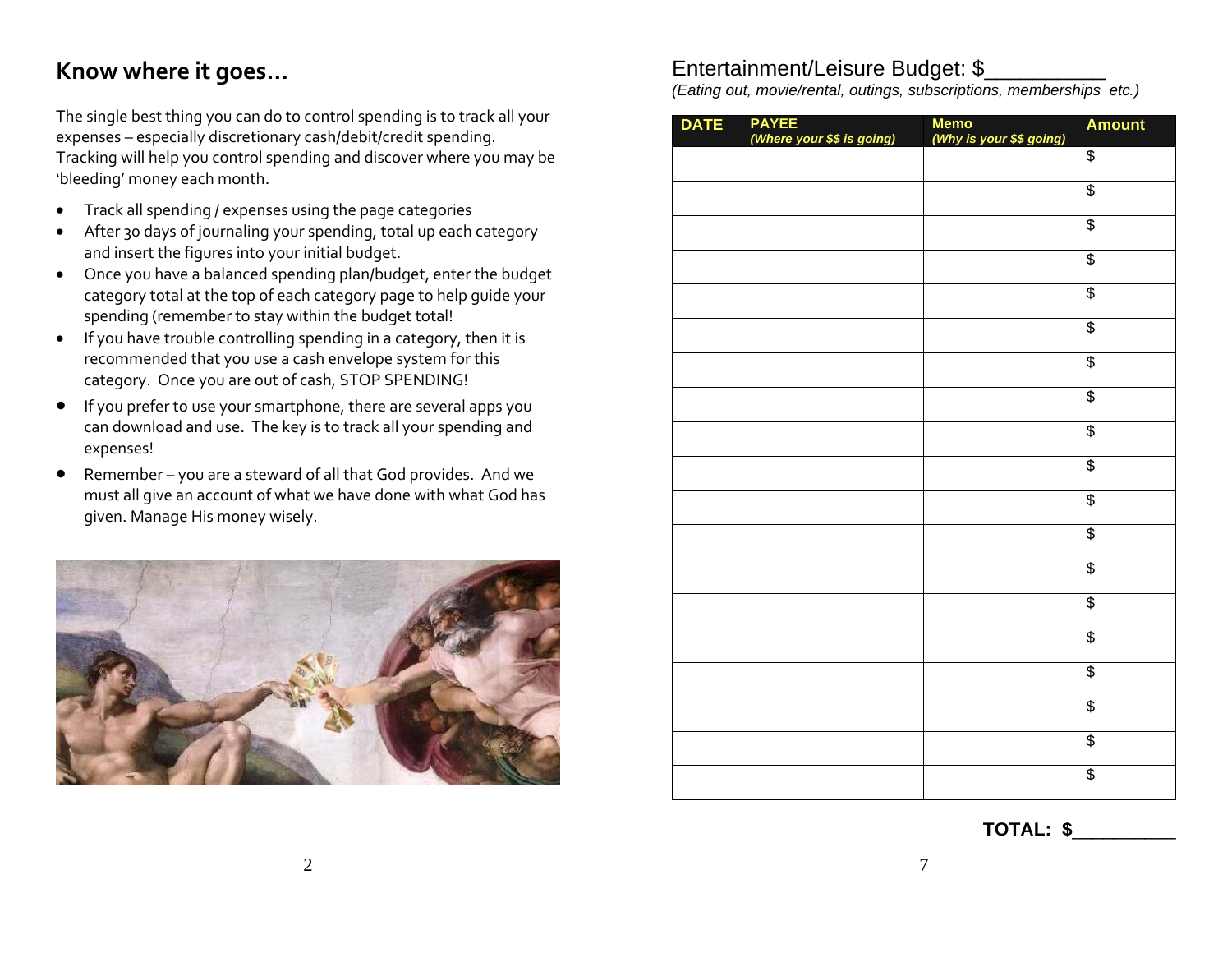### Family & Pets Expense Budget: \$\_\_\_\_\_\_\_\_\_\_

*(School, sports/hobbies, allowance, childcare, vet bills, grooming, etc.)* 

| <b>DATE</b> | <b>PAYEE</b><br>(Where your \$\$ is going) | Memo<br>(Why is your \$\$ going) | <b>Amount</b>            |
|-------------|--------------------------------------------|----------------------------------|--------------------------|
|             |                                            |                                  | $\overline{\$}$          |
|             |                                            |                                  | $\overline{\$}$          |
|             |                                            |                                  | \$                       |
|             |                                            |                                  | \$                       |
|             |                                            |                                  | \$                       |
|             |                                            |                                  | $\overline{\mathcal{S}}$ |
|             |                                            |                                  | \$                       |
|             |                                            |                                  | \$                       |
|             |                                            |                                  | \$                       |
|             |                                            |                                  | $\overline{\$}$          |
|             |                                            |                                  | $\overline{\mathcal{E}}$ |
|             |                                            |                                  | $\overline{\$}$          |
|             |                                            |                                  | $\overline{\$}$          |
|             |                                            |                                  | $\overline{\$}$          |
|             |                                            |                                  | $\overline{\$}$          |
|             |                                            |                                  | $\overline{\$}$          |
|             |                                            |                                  | $\overline{\$}$          |
|             |                                            |                                  | \$                       |
|             |                                            |                                  | $\overline{\mathcal{S}}$ |

# HOME Expense Budget: \$\_\_\_\_\_\_\_\_\_\_\_

*(Rent/Mortgage, Utilities, Insurance, Phone, Internet, TV, etc.)* 

| <b>DATE</b> | <b>PAYEE</b><br>(Where your \$\$ is going) | Memo<br>(Why is your \$\$ going) | <b>Amount</b>   |
|-------------|--------------------------------------------|----------------------------------|-----------------|
|             |                                            |                                  | $\overline{\$}$ |
|             |                                            |                                  | \$              |
|             |                                            |                                  | $\overline{\$}$ |
|             |                                            |                                  | \$              |
|             |                                            |                                  | $\overline{\$}$ |
|             |                                            |                                  | $\overline{\$}$ |
|             |                                            |                                  | $\overline{\$}$ |
|             |                                            |                                  | \$              |
|             |                                            |                                  | $\overline{\$}$ |
|             |                                            |                                  | \$              |
|             |                                            |                                  | \$              |
|             |                                            |                                  | \$              |
|             |                                            |                                  | \$              |
|             |                                            |                                  | \$              |
|             |                                            |                                  | \$              |
|             |                                            |                                  | \$              |
|             |                                            |                                  | \$              |
|             |                                            |                                  | \$              |
|             |                                            |                                  | $\overline{\$}$ |

**TOTAL: \$**\_\_\_\_\_\_\_\_\_\_

3